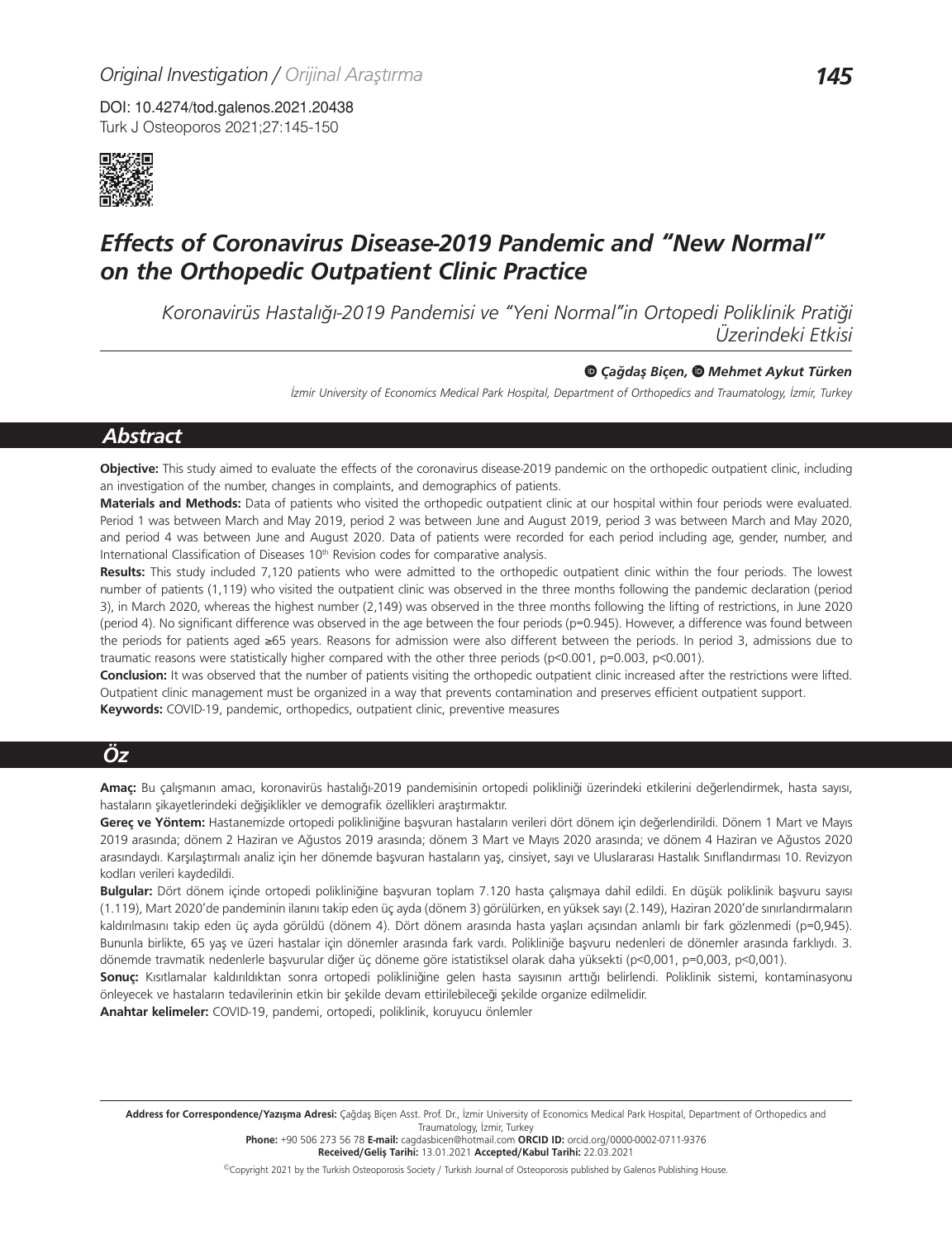## **Introduction**

Cases of coronavirus disease-2019 (COVID-19) were first seen in Wuhan, China, in December 2019 (1). The causative agent for COVID-19 is severe acute respiratory syndrome coronavirus 2. On 11 March 2020, the disease was announced as the second pandemic of the  $21^{st}$  century (2). In the treatment of the disease, antiviral agents, antibiotherapies, and supporting treatments are given. Due to high virulence, the control and prevention of contamination and spreading are also important. A great number of precautions have been taken worldwide in order to prevent the spread of the disease. Measures for the public have included the detection of the positive infection using reverse-transcriptase polymerase chain reaction (RT-PCR); isolation and quarantine of infected patients; closing of schools and borders; stay at home orders; working from home and social isolation; hand hygiene; and wearing masks (3). There were also precautions taken for the whole health system, patient care, and hospitals. In order to provide efficient support for patients with COVID-19, measurements were taken to ensure a sufficient number of intensive care units and mechanical ventilators. Some hospitals were designated as special facilities for COVID-19, while others were designated as COVID-19-free hospitals. In order to provide sufficient healthcare infrastructure for critical patients and direct sources for the care of COVID-19 patients, it was advised that all elective surgeries should be postponed (4,5). To prevent the spread of the virus during patient care and to protect the healthcare providers, protective barriers were installed and put into use (6). The COVID-19 pandemic impacted orthopedic practices as well as the whole global health system (7). A great number of patients require emergent and non-emergent support in daily orthopedic practice. For the organization of orthopedic surgeries during the pandemic, some guidelines were drawn (8). It was advised that the number of elective surgeries should be reduced or postponed, and they should only be performed in COVID-19-free hospitals (4). It was also determined that there were some surgical procedures and patient groups that should not be delayed (9). Moreover, patients were also categorized into different groups prior to surgery in order to limit the risk of infection (10). Preoperative screening was planned using RT-PCR, rapid diagnostic tests (RDTs), or computed tomography scans (11). Protective barriers that should be used during surgeries were also defined. It was suggested that patients should be discharged at the earliest possible time, without delay (12,13).

In daily practice, orthopedic surgeons also have to deal with a large number of polyclinic patients. A great number of patients are admitted to orthopedic outpatient clinics with traumatic and non-traumatic complaints. Although measures have been taken for the treatment of hospitalized patients and surgeries during the COVID-19 pandemic, no guidelines are in place for orthopedic outpatient clinics. Moreover, the use of telemedicine has increased in some clinics during the COVID-19 pandemic,

including the diagnosis and treatment orthopedic disorders through virtual visits and consultations (14,15). In our clinic, after announcement of the pandemic in March 2020, the number of polyclinic patients decreased dramatically. However, after the restrictions were gradually lifted in June, it was observed that the number of polyclinic patients increased significantly. Herein, it was aimed to investigate the changes in the number, demographic characteristics, and complaints of patients who were admitted to the orthopedic outpatient clinic of our hospital.

## **Materials and Methods**

This study was conducted retrospectively in our hospital, which is a tertiary care medical center. This research was allowed by the İzmir University of Economics Ethics Committee of the author's institution and was proceeded according to the ethical standards of the 1964 Declaration of Helsinki and later amendments (approval no: B.30.2.İEÜSB.0.05.05-20-100, date: 21.12.2020).

Evaluated were the number, demographic characteristics, and diagnosis of patients admitted to the orthopedic outpatient clinic after the COVID-19 pandemic had been declared. Data were collected from the medical records of the hospital. Recorded were the data of five orthopedic surgeons at the outpatient clinic. In order to compare data, the patients of outpatient clinic were evaluated within four periods. Period 1 was between March and May 2019, period 2 was between June and August 2019, period 3 was between March and May 2020, and period 4 was between June and August 2020. Period 3 was the first three months following the announcement of the pandemic, in March 2020, while period 4 was three months following the lifting of restrictions in June 2020. The data of the patients between these two periods were compared. Furthermore, the data of each period for the same time interval in 2019 were also compared. Data regarding age, gender, number, and International Classification of Diseases 10<sup>th</sup> Revision (ICD-10) codes of the patients for each period were collected. The gender and age of the patients were investigated. Since it was declared for COVID-19 that the mortality rate was higher and the clinical presentation was heavier in individuals ≥65 years of age, the number of patients at our outpatient clinic who were <65 and ≥65 years of age were compared (16). The number of these patients was recorded. Some of the patients visited the outpatient clinic with the same diagnosis more than one time. Within each three-month period, repeated visits with the same diagnosis were counted as one visit. The ICD codes were noted for each period. Repeated visits within each three-month period with the same ICD code for one patient were recorded as one ICD code and duplicated records of the patients were excluded. ICD codes that were recorded more than 20 times in two of the mentioned periods in each year were included in the study. Rare diagnosis with ICD codes that were recorded less than 20 times in the mentioned periods were excluded from the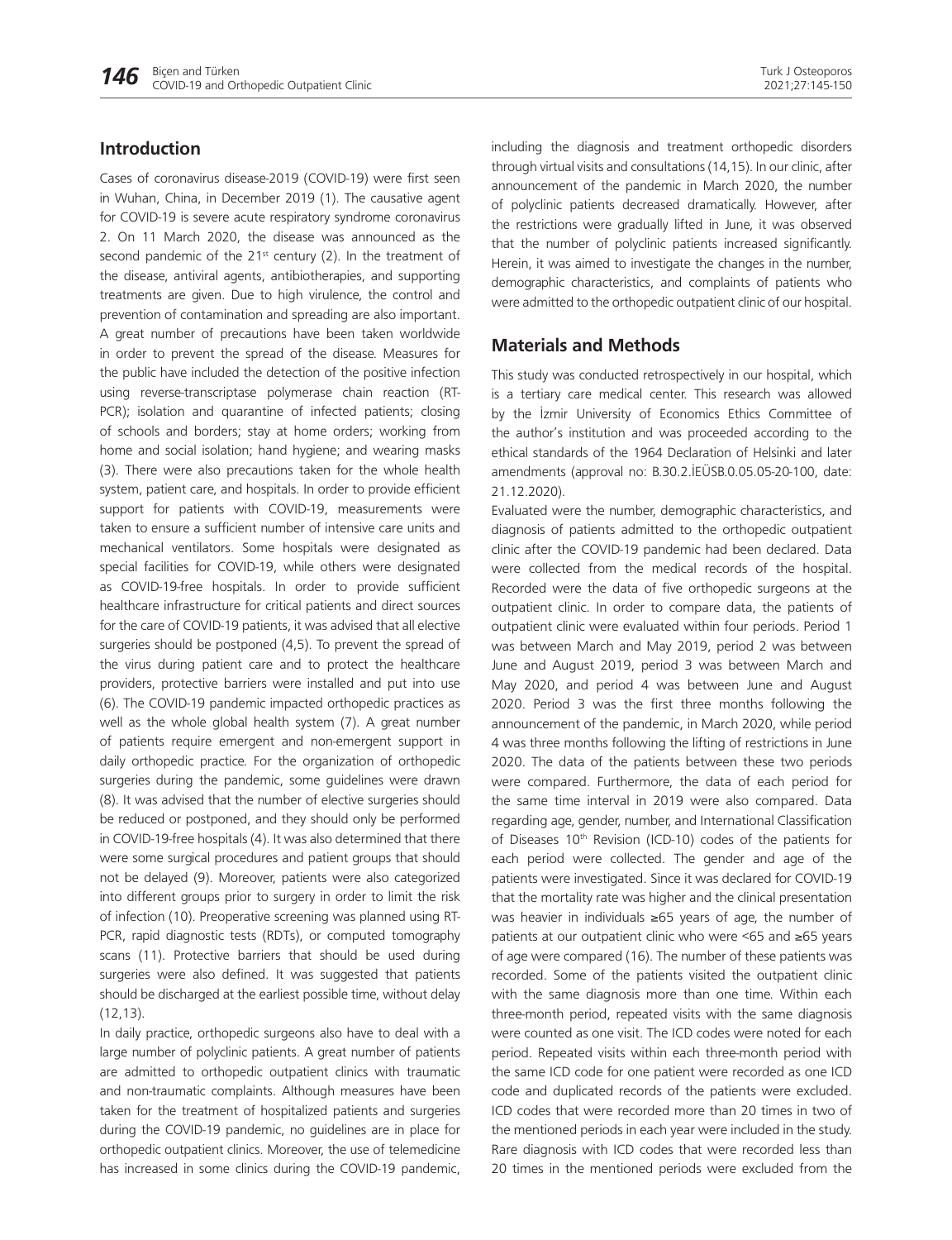analysis. In the case of multiple ICD codes of a patient for the same visit, the related subgroup codes were recorded as one code and different groups of codes were recorded as separate codes. Patient diagnoses on admission to the outpatient clinic were evaluated as traumatic and non-traumatic causes. Moreover, the diagnoses were separated based on their location, as upper extremity, lower extremity, and lower back pathologies.

#### **Statistical Analysis**

The data of the patients were entered into the Microsoft Excel program (Microsoft Corp., Redmond, WA, USA) and for the statistical analysis, IBM SPSS Statistics for Windows 18.0 (IBM Corp., Armonk, NY, USA) was used. To evaluate the numerical data, the mean  $\pm$  standard deviation, median (minimum, maximum) were used, while for the categorical data, the number and percentage were used. Distribution of the discrete numerical variables were analyzed using the Kolmogorov-Smirnov test. In cases in which the numerical data were normally distributed, One-Way ANOVA was used for multiple group comparisons, while in cases in which the data were not normally distributed, the Kruskal-Wallis test was used. Gender, age, etiology of the complaints, and location of the complaints were recorded for each period using cross tables. Differences between the groups were compared using the chi-square. Bonferroni correction was applied to define the groups that had statistical differences. P<0.05 was considered statistically significant.

### **Results**

A total of 7,120 patients, comprising 3,542 males (49.7%) and 3,578 females (50.3%), were admitted by five orthopedic surgeons at our outpatient clinic, within the four periods. The average of age of the patients was 41.6±18.3 years, and 6,209 patients (87.2%) were <65 years of age, while 911 patients (12.8%) were ≥65 years of age (Figure 1). In period 1, a total of 2,078 patients (29.2%) visited the orthopedic outpatient clinic at our hospital and in period 2, this number was 1,774 patients (24.9%). In period 3, the number of patients who visited our outpatient clinic was 1,119 (15.7%) (0.54 times the total number of patients in period 1). In period 4, the number of patients admitted was 2,149 (30.2%), which was the highest number within the four periods (1.9 times that in period 3). In period 1, 342 of the 2,078 patients (16.5%), in the period 2 385 of the 1,774 patients (21.7%), in period 3 226 of the 1,119 patients (20.2%), and in period 4 507 of the 2,249 patients (23.5%) had visited the orthopedic outpatient clinic of our hospital for the first time. Regarding the ICD codes on admission, the diagnoses were divided into groups as traumatic and non-traumatic disorders. Overall, 52.1% of the patients were admitted with non-traumatic disorders, while 47.6% were admitted with traumatic complaints, and 0.3% had both traumatic and non-traumatic complaints on admission. Also investigated were the ICD codes with regards to the locations of the complaints. It was determined that 57.5% of the patients were admitted with lower extremity complaints, 25.6% were admitted with upper extremity complaints, and 11.3% had vertebral pathologies. Moreover, 2.1% of the patients had complaints in both extremities, 2.1% had complaints in the lower extremity and vertebra, 1.1% had complaints in the upper extremity and vertebra, and 0.2% had complaints in all three regions (Table 1).

The demographic characteristics and complaints of the patients were also compared between the four periods in order to evaluate the effects of the pandemic on the orthopedic outpatient clinic. There were no statistically significant differences with regards to age between the four periods (p=0.945). However, there was a difference between the periods with regards patients ≥65 years of age. In periods 3 and 4 (after the declaration of pandemic), a higher number of patients <65 years of age were admitted when compared with period 1 (p=0.001, p=0.003). A difference was also observed between the periods with regard to gender. In periods 1, 2, and 4, the majority of the patients that had visited the outpatient clinic were females and there was no statistically significant difference between these three periods. In period 3, following the declaration of the pandemic, a statistically significantly higher number of male patients seemed to visit the outpatient clinic (p=0.003). The etiologies of admission were also different between the time periods. In period 3, there was a statistically higher number of admissions due traumatic reasons when compared with the other three time periods (p<0.001, p=0.003, p<0.001). Locations of the complaints also seemed to vary among the time periods. Lower extremity disorders were higher in periods 1, 2, and 4 when compared with period 3 (p<0.001, p<0.001, p=0.002). Upper extremity complaints were higher in periods 1 and 2 in comparison with period 3 (p<0.001, p<0.001). Upper extremity complaints on admission were lower in period 2 when compared with period 4 (p<0.001). Vertebral disorders were found to be similar between the 4 periods (p=0.30) (Figure 2-4).



**Figure 1.** Distribution of ages of the patients those visited orthopedic outpatient clinic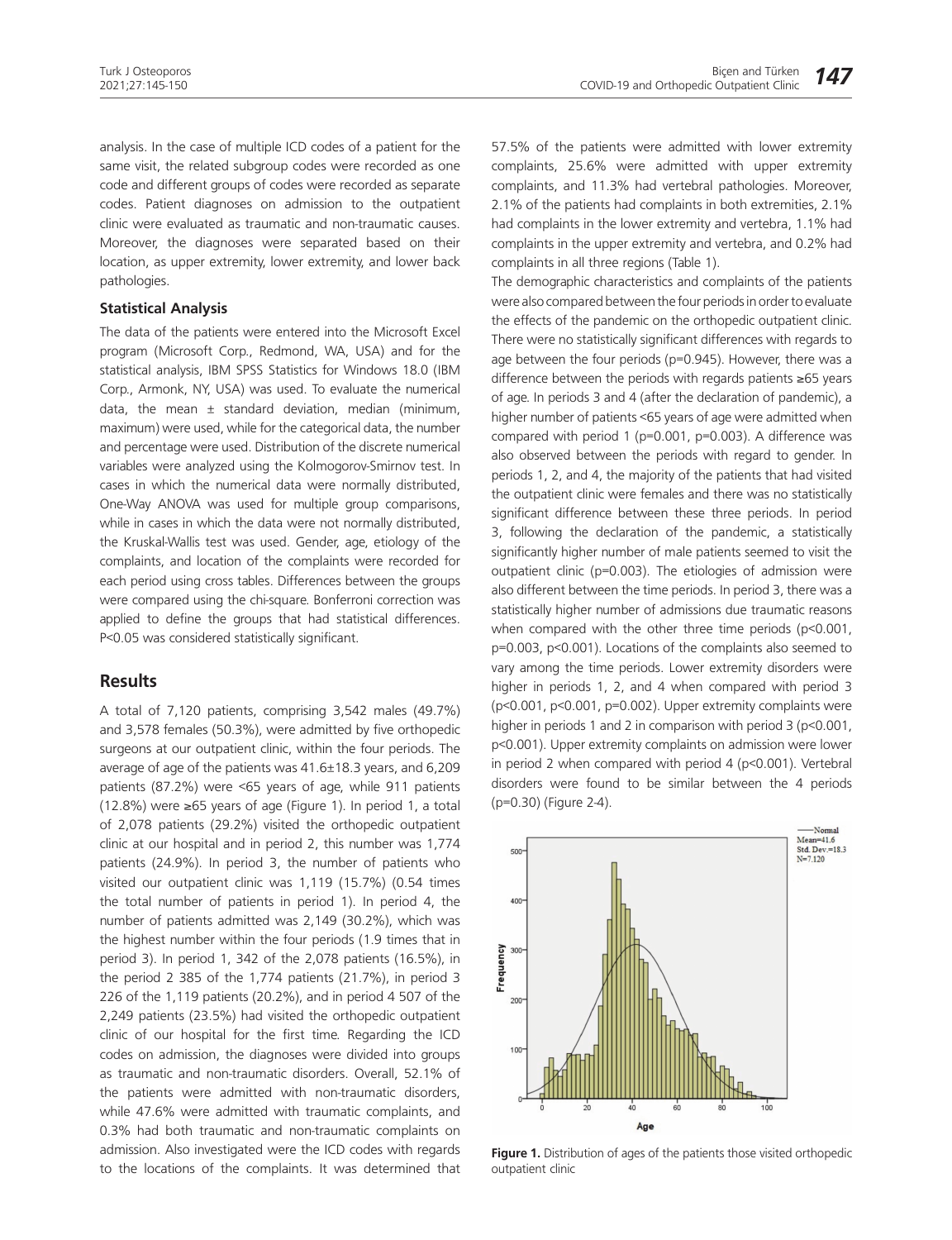# **Discussion**

In March 2020, COVID-19 was announced as a pandemic and thereafter, there were changes in daily practice in almost every area. Changes were also observed at the orthopedic outpatient clinic of our hospital. Herein, it was aimed to evaluate the effects of the COVID-19 pandemic on orthopedic outpatient practice.

Just after the announcement of the pandemic, many restrictions were applied all over the world, as well as in Turkey. In the three months following this, the number of patients admitted to our outpatient clinic decreased dramatically. As the restrictions began to be lifted on June 2020, with the "new normal", it was observed that the number of patients who visited our outpatient clinic increased again. When the number of outpatient visits during the three months following the announcement of the pandemic were compared with the same time interval of the previous year, it was seen that between March and May 2019 (period 1), 2,078 patients were admitted to the outpatient clinic, and this number decreased to 1,119 between March and May 2020 (period 3). The number of patients increased to 2149 in



**Figure 2.** Graphic showing total number of patients and patients ≥65 years old those were admitted in the orthopedic outpatient clinic in four periods

the three months following the lifting restrictions (period 4). It was observed that the highest number of patients visited the outpatient clinic after the restrictions had been lifted, in period 4, when compared with period 3, and with same period of the previous year (period 2). Although there were limitations in many areas, the need for medical support was observed to increase in period 4 and it was not possible to



**Figure 3.** Graphic showing etiologies of the admissions in four periods



**Figure 4.** Graphic showing location of the complaints at the admissions in four periods

| Table 1. Demographics of the patients and admissions in four periods                                       |             |             |                |             |
|------------------------------------------------------------------------------------------------------------|-------------|-------------|----------------|-------------|
| <b>Periods</b>                                                                                             | Period 1    | Period 2    | Period 3       | Period 4    |
| Number of patients                                                                                         | 2,078       | 1,774       | 1,119          | 2,149       |
| Gender (female/male)                                                                                       | 1,064/1,014 | 914/860     | 505/614        | 1,095/1,054 |
| Age (mean)                                                                                                 | 41.75±18.95 | 41.92±18.54 | 41.19±17.09    | 41.39±17.96 |
| Percentage of patients ≥65 years old                                                                       | 14.5        | 13.7        | 10.5           | 11.5        |
| <b>Etilogy (percentage)</b>                                                                                |             |             |                |             |
| <b>Traumatic</b>                                                                                           | 46.2        | 47.9        | 53.6           | 45.5        |
| Non-traumatic                                                                                              | 53.6        | 52.0        | 46.4           | 53.9        |
| Traumatic and non-traumatic                                                                                | 0.20        | 0.17        | $\overline{0}$ | 0.6         |
| Location (percentage)                                                                                      |             |             |                |             |
| Upper extremity                                                                                            | 27.9        | 25          | 34.4           | 30.2        |
| Lower extremity                                                                                            | 63.6        | 64.9        | 55.3           | 60.9        |
| Vertebra                                                                                                   | 14.6        | 15.8        | 13.2           | 14.8        |
| Period 1: March-May 2019, period 2: June-August 2019, period 3: March-May 2020, period 4: June-August 2020 |             |             |                |             |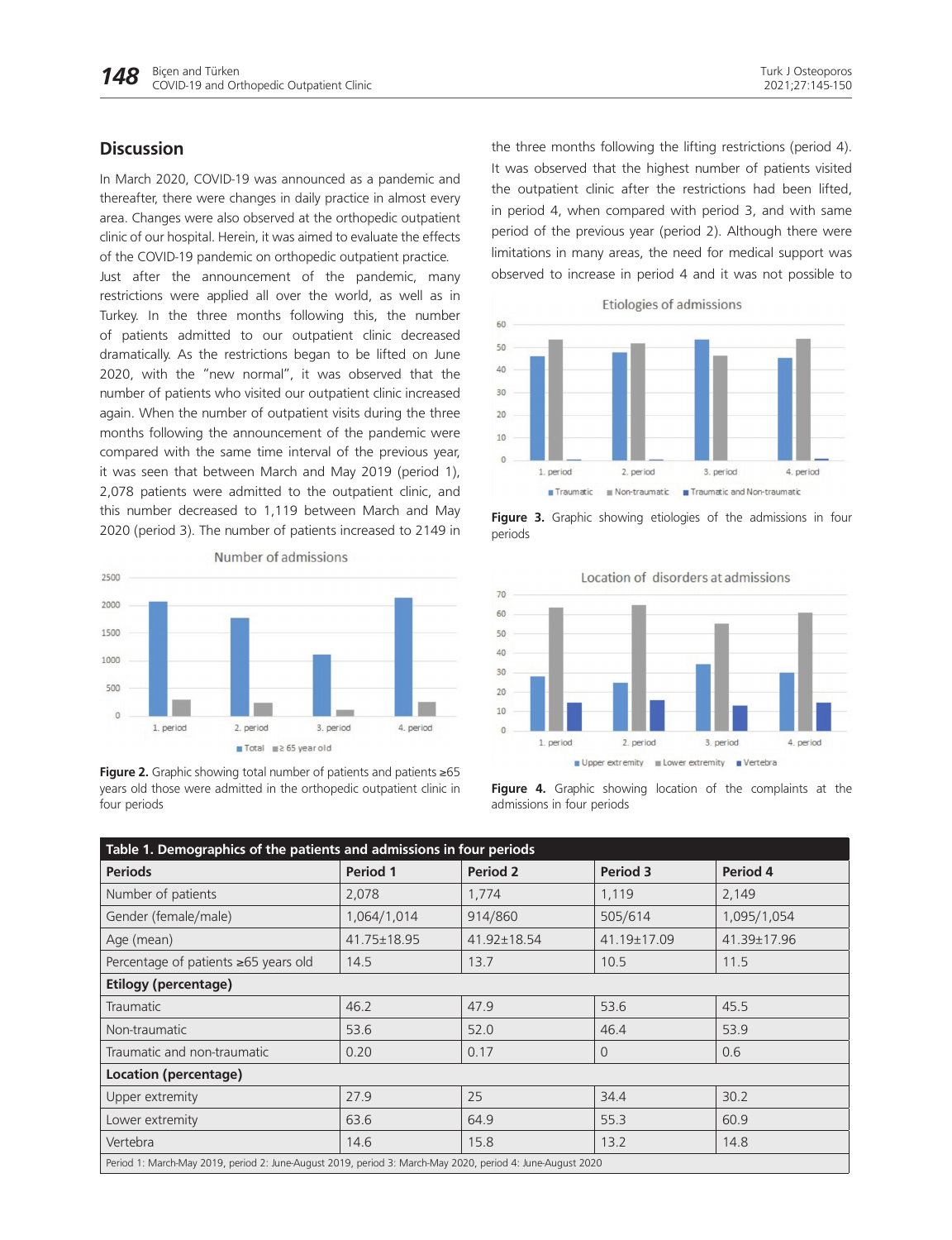limit outpatient visits, as patients demanded uninterrupted outpatient clinic support. It was believed that increased visits for orthopedic outpatient clinics might be risky for health care providers. Rates of infection caused by COVID-19 have been rising recently and the second wave was observed to have begun in some countries (17). Algorithms were planned for health management for the future (18,19). In order to avoid contamination in crowded outpatient clinics, temperature checks can be performed prior to the visits at triage points in the hospitals. Masks should be compulsory, not only for health care providers, but also for the patients. Gloves should be used as a supporting barrier in examinations. RDTs have been used wide and these tests can be performed before examinations (20,21). It is our belief that orthopedic surgeons are also at increased risk during this period due to the increased number of patients, and outpatient clinic management has to be taken to consideration now, as well in the future. Telemedicine has been used in some clinics and defined as a good option of diagnosis and treatment (22). In our institute, telemedicine has not been the preferred option by the patients during the pandemic and to the best of our knowledge, it has not been accepted in the general population as an alternative to outpatient clinic support.

In this study it was also aimed to investigated the effects of the pandemic on our orthopedic outpatient clinic. It was observed that patients ≥65 years of age avoided visiting the outpatient clinic at the beginning of the pandemic. However, in period 4, it was observed that the number of patients ≥65 years of age reached a level similar to that in period 2. Moreover, 80% of the patients who had been hospitalized for COVID-19 infection were >65 years of age and in this population, the risk of mortality was observed to be 23-fold higher (23). It was advised that age had to be taken into consideration while planning preventive measurements in recent studies (24,25). As patients ≥65 years of age form a significant portion of the orthopedic outpatient clinic, preventive measurements should be planned regarding this age group.

The etiologies of admission of the patients were recorded by our outpatient clinic. It was seen that non-traumatic cases were higher than traumatic cases. Admissions caused by trauma were higher following the declaration of the pandemic, and it seemed that patients that opted for elective support visited our outpatient clinic less during that period (period 3). However, since June 2020, it was observed that admissions due to nontraumatic disorders have begun to increase. In the study of de Caro et al. (11), a multilevel gate approach was suggested for orthopedic surgeries during the COVID-19 pandemic. A multilevel approach can also be planned for outpatient clinics, in order to provide safer outpatient support.

Some changes were also observed in the admissions regarding the location of the complaints. A large number of employees have been working from home since the beginning of the COVID-19 pandemic. It was expected that vertebral disorders, such as hernias and back pain, which are caused by bad posture,

would be among the major causes of admission. However, no difference was observed during this period with regards to the rate of vertebral disorders.

This study had several limitations. The retrospective design of the study was a major limitation. The study showed the changes at only one institution. Some of the data in the study were collected using ICD-10 codes. This was another limitation in the study. Although the ICD coding system is accepted worldwide, it may not always reflect the direct complaints of the patients.

## **Conclusion**

It was our belief that patients avoided visiting orthopedic outpatient clinics as the result of their fear of contamination. After the cases were limited as a result of the restrictions, the number of visits increased. It seemed that the interruption of orthopedic outpatient services, resulted in the growth of the number of patients who required orthopedic support. As the second wave of the pandemic is underway, this circular reasoning may result in a large number of patients necessitating support. An increased number of patients in outpatient clinics would increase the risk of infection with COVID-19. For these reasons, preventive measurements should be taken and the management of orthopedic outpatient clinics has to be planned for sustainable medical support during the COVID-19 pandemic.

#### **Ethics**

**Ethics Committee Approval:** This research was allowed by the İzmir University of Economics Ethics Committee of the author's institution and was proceeded according to the ethical standards of the 1964 Declaration of Helsinki and later amendments (approval no: B.30.2.İEÜSB.0.05.05-20-100, date: 21.12.2020). **Informed Consent:** Retrospective study.

**Peer-review:** Externally and internally peer-reviewed.

#### **Authorship Contributions**

Surgical and Medical Practices: Ç.B., M.A.T., Concept: Ç.B., M.A.T., Design: Ç.B., M.A.T., Data Collection or Processing: Ç.B., Analysis or Interpretation: Ç.B., M.A.T., Literature Search: Ç.B., Writing: Ç.B.

**Conflict of Interest:** No conflict of interest was declared by the authors.

**Financial Disclosure:** The authors declared that this study has received no financial support.

## **References**

- 1. D'Ambrosi R. Orthopedics and COVID-19: Scientific Publications Rush. Indian J Orthop 2020; 54:1-7.
- 2. Rothan HA, Byrareddy SN. The epidemiology and pathogenesis of coronavirus disease (COVID-19) outbreak. J Autoimmun 2020;109:102433.
- 3. Cheng VC, Wong SC, Chuang VW, So SY, Chen JH, Sridhar S, et al. The role of community-wide wearing of face mask for control of coronavirus disease 2019 (COVID-19) epidemic due to SARS-CoV-2. J Infect 2020;81:107-14.